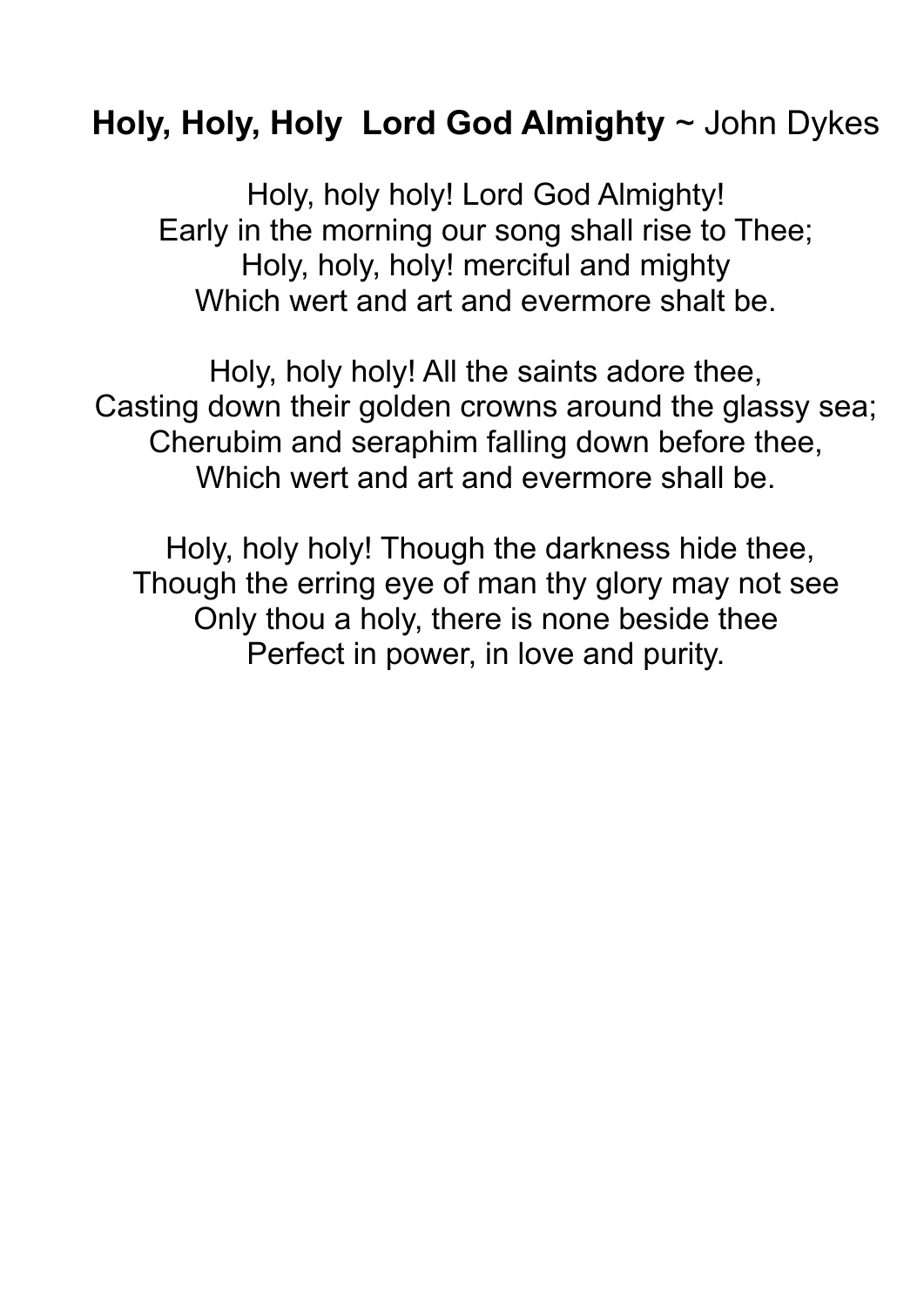## Christ the Lord Is Risen Today  $\sim$  Lyra Davidica

Christ the Lord is risen today, Alleluia! Sons of men and angels say, Alleluia! Raise your joys and triumphs high, Alleluia! Sing, ye heavens and earth reply. Alleluia!

No more thought of dark and gloom, Alleluia! No more thought of death and tomb, Alleluia! To the heavens and the lights, Alleluia! Let our souls ascend the heights, Alleluia!

By thy dazzling radiant rays, Alleluia! Shine, illuminate our days, Alleluia! Constant be the truth will dawn, Alleluia! Now arise! Ascend! Shine on! Alleluia!